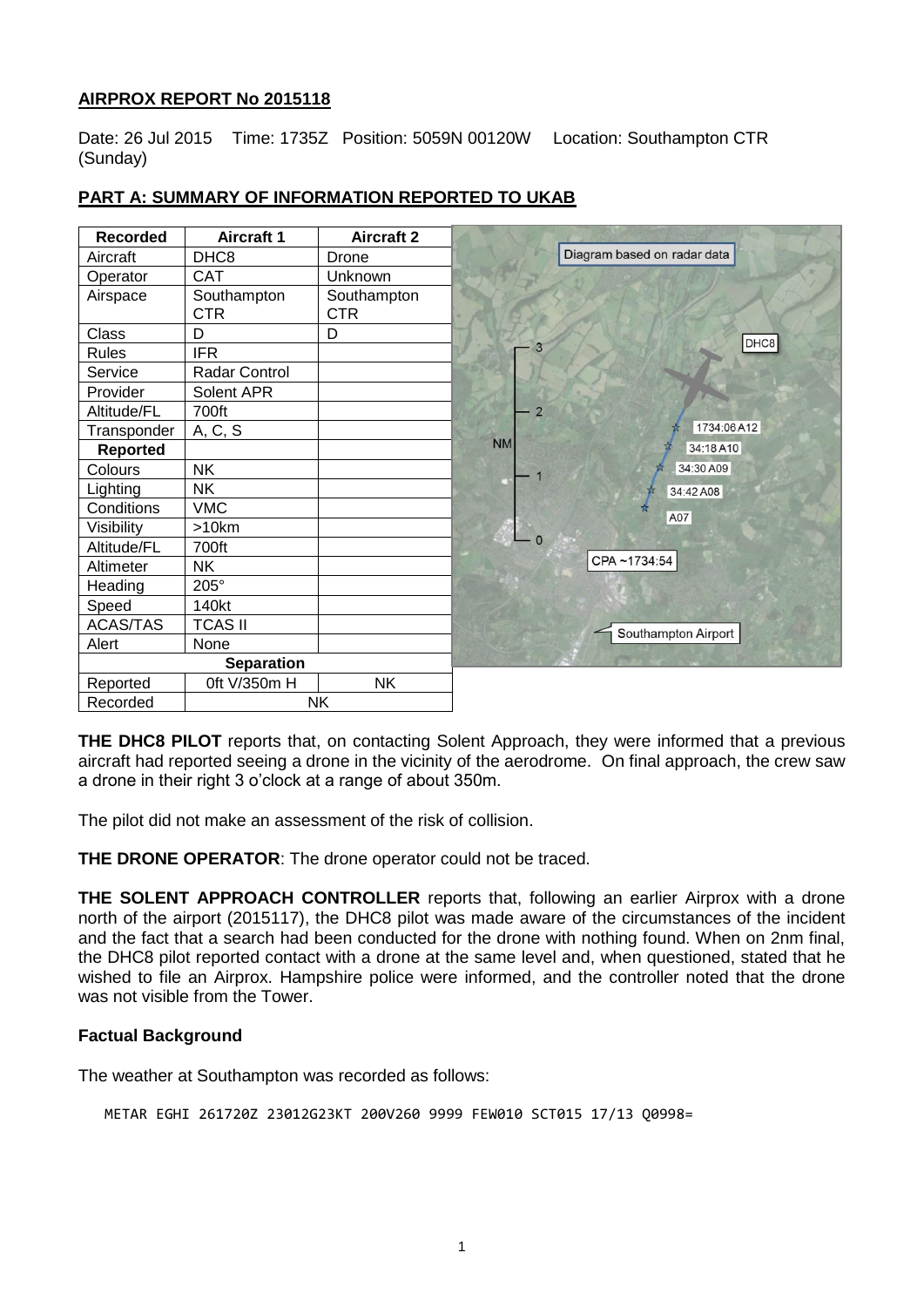### **Analysis and Investigation**

# **CAA ATSI**

Radar replay confirmed no other contacts visible in the area.

#### **UKAB Secretariat**

The Air Navigation Order 2009 (as amended), Article 138<sup>1</sup> states:

'A person must not recklessly or negligently cause or permit an aircraft to endanger any person or property.'

Article 166, paragraphs 2, 3 and 4 state:

'(2) The person in charge of a small unmanned aircraft may only fly the aircraft if reasonably satisfied that the flight can safely be made.

(3) The person in charge of a small unmanned aircraft must maintain direct, unaided visual contact with the aircraft sufficient to monitor its flight path in relation to other aircraft, persons, vehicles, vessels and structures for the purpose of avoiding collisions.'

(4) The person in charge of a small unmanned aircraft which has a mass of more than 7kg excluding its fuel but including any articles or equipment installed in or attached to the aircraft at the commencement of its flight must not fly the aircraft

(a) in Class A, C, D or E airspace unless the permission of the appropriate air traffic control unit has been obtained;

(b) within an aerodrome traffic zone …; or

(c) at a height of more than 400 feet above the surface unless it is flying in airspace described in sub-paragraph (a) or (b) and in accordance with the requirements for that airspace.'

A CAA web site<sup>2</sup> provides information and guidance associated with the operation of Unmanned Aircraft Systems (UASs) and Unmanned Aerial Vehicles (UAVs).

Additionally, the CAA has published a UAV Safety Notice<sup>3</sup> which states the responsibilities for flying unmanned aircraft. This includes:

'You are responsible for avoiding collisions with other people or objects - including aircraft.

Do not fly your unmanned aircraft in any way that could endanger people or property.

It is illegal to fly your unmanned aircraft over a congested area (streets, towns and cities).

Also, stay well clear of airports and airfields'.

#### **Summary**

An Airprox was reported when a DHC8 and a drone flew into proximity at about 1735 on Sunday  $26<sup>th</sup>$ July 2015. The DHC8 pilots was operating under IFR in VMC, in receipt of an Aerodrome Control Service from Southampton Tower; the drone operator could not be traced.

 $\overline{a}$ 

<sup>1</sup> Article 253 of the ANO details which Articles apply to small unmanned aircraft. Article 255 defines 'small unmanned aircraft'. The ANO is available to view at [http://www.legislation.gov.uk.](http://www.legislation.gov.uk/)

www.caa.co.uk/uas

<sup>3</sup> CAP 1202